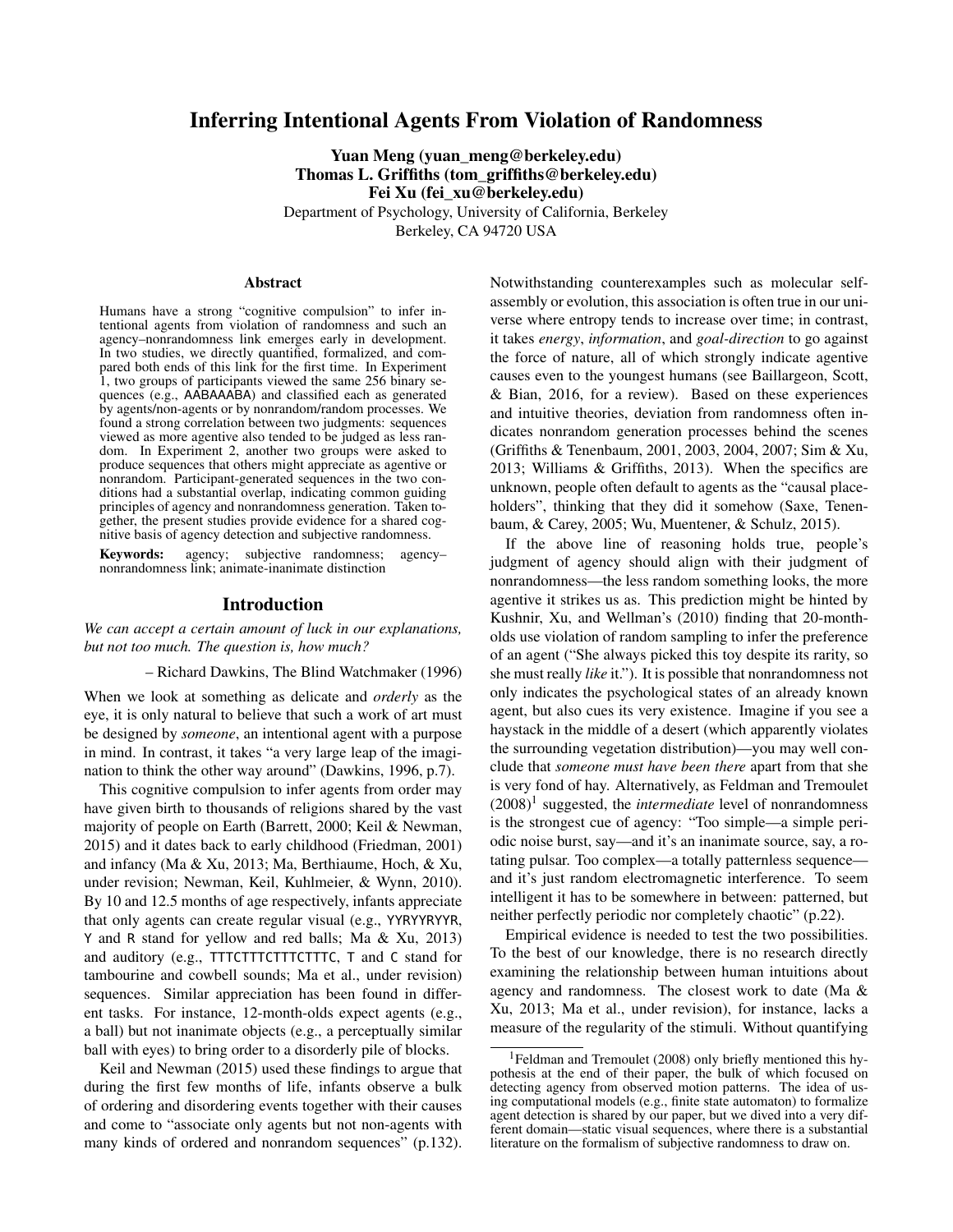subjective agency and subjective nonrandomness, however, it is hard to tell whether or not they go hand in hand. In addition, without an independent measure of regularity, one may find herself trapped in circular reasoning—*"What is regularity?" "It's the evidence from which people infer intentional agents." "How do people infer intentional agents?" "From regularity."* Also, past studies only looked at a small subset of all possible binary sequences of equal length (9 digits in Ma & Xu, 2013; 12 digits in Ma et al., under revision). Chances are that regular sequences in those studies *happened to* look both regular to the researchers (which is most likely why they were chosen in the first place) and agentive to the infants. We cannot rule out the possibility that there exist a considerable amount of "irregular" sequences that look like the work of an agent, or reversely, "regular" sequences that only call for an inanimate cause. Therefore, to systematically investigate the agency–nonrandomness link, we need to include a wide range of sequences rather than a selected few.

### Linking agency and randomness

To shed light upon the agency-nonrandomness link, we conducted two experiments. In Experiment 1, one group of participants viewed 256 binary sequences of length 8 (e.g., ΛΛΓΛΓΛΛΛ) and classified the source of each sequence into agentive or non-agentive entities while another group classified the source of each as random or nonrandom processes<sup>2</sup>. Should agency detection be tightly related to subjective randomness, we would expect a high correlation between ratings from the two groups. Sometimes, we not only need to detect other agents, but also wish to be detected by others. For instance, if we are abducted and locked in a truck, flashing the taillight in a "meaningful" way may attract the police and save our lives. Do we actually have such a good intuition about what kind of sequences *others* may appreciate as agentive? Is it related to our intuition of what others will view as nonrandom? We looked into these questions in Experiment 2 by asking another two groups of participants to generate an 8-digit binary sequence that they thought might receive the highest agency or nonrandomness score. We examined whether the mean scores of participant-generated sequences were higher than that of all 256 in Experiment 1, as well as the overlap between sequences generated by the two groups.

If people indeed make similar judgments about agency and nonrandomness, then the question is whether they solve the two problems in a similar way. In the last decade, Griffiths and Tenenbaum (2001, 2003, 2004, 2007) formalized the problem of randomness detection as a statistical inference of the *data generation process* given the data: that is, when judging if a given sequence *X* is random, people are comparing the probability that *X* was generated by a random process  $(P(\text{random}|X))$  against the probability that *X* was generated by a regular process  $(P(\text{regular}|X))$ . The ratio of these two probabilities, or "posterior odds", is given by Bayes' theorem (below is the log-odds form):

$$
\log \frac{P(\text{random}|X)}{P(\text{regular}|X)} = \log \frac{P(X|\text{random})}{P(X|\text{regular})} + \log \frac{P(\text{random})}{P(\text{regular})},\tag{1}
$$

The *subjective randomness* of sequence *X* is defined as the only part that depends on *X*—the log-likelihood ratio:

randomness(X) = 
$$
\log \frac{P(X|\text{random})}{P(X|\text{regular})}
$$
. (2)

If *X* results from flipping a fair coin or the equivalent, then  $P(X|\text{random})$  is simply  $\frac{1}{2}$  $\binom{l(X)}{l(X)}$  is the length of *X*)—the heart of the problem thus becomes evaluating  $P(X|\text{regular})$ . Griffiths and Tenenbaum (2003, 2004) specified *P*(*X*|regular) using a hidden Markov model (HMM) that associates each symbol  $x_i$  (e.g., H) in *X* with a hidden state  $z_i$  (e.g., repeating H). The probability that  $X$  is generated by a certain HHM is obtained by summing over the probability that *X* is generated by each of all possible states *Z* under this model:

$$
P(X) = \sum_{Z} P(X, Z),\tag{3}
$$

Knowing that each  $x_i$  solely depends on  $z_i$  and each  $z_i$  is determined by *zi*−1, we can rewrite Equation 3 as below:

$$
P(X,Z) = P(z_0) \prod_{i=2}^{n} P(z_i | z_{i-1}) \prod_{i=1}^{n} P(x_i | z_i).
$$
 (4)

In this study, the regular generation process is defined by 22 repeating "motifs" of length 1 (repeating H or T) to 4 (e.g., repeating HTHH, TTHH, *etc.*). Each symbol in the 22 motifs corresponds to a hidden state, which amounts to 72. The prior of each motif is  $\alpha^k$  (*k* is the length of a motif) and the probability of continuing with a motif is  $\delta$ . Using this HMM, we can estimate the subjective randomness of all 256 sequences.

### Experiment 1: Judging sequences

# Method

Participants Seventy-four participants with a United States IP address took part in Experiment 1 on Amazon Mechanical Turk (http://www.mturk.com/, "MTurk") for a payment of \$3.5. A past acceptance rate equal to or greater than 93% was required for participation. 40 participants (20 women; mean age = 37.15, *SD* = 12.63, range: 19–70 years) were randomly assigned to the agency judgment task and 34 (17 women; mean age = 33.98, *SD* = 10.45, range: 23–67 years) to the nonrandomness judgment task. Another 36 were excluded for failing one or both instruction check questions.

Stimuli and procedure To begin, participants read a cover story corresponding to their task:

*Agency condition*. "Welcome to year 3017! Imagine you are a space rescuer whose job is to search for astronauts lost in deep space. These days spaceships are all equipped with a radio transmitter. To call for help, astronauts can use it

 ${}^{2}$ Griffiths and Tenenbaum (2003) only showed each participant half (128) of the stimuli—that is, one either saw a sequence (e.g., HTHHTHTT) or its complement (e.g., THTTHTHH).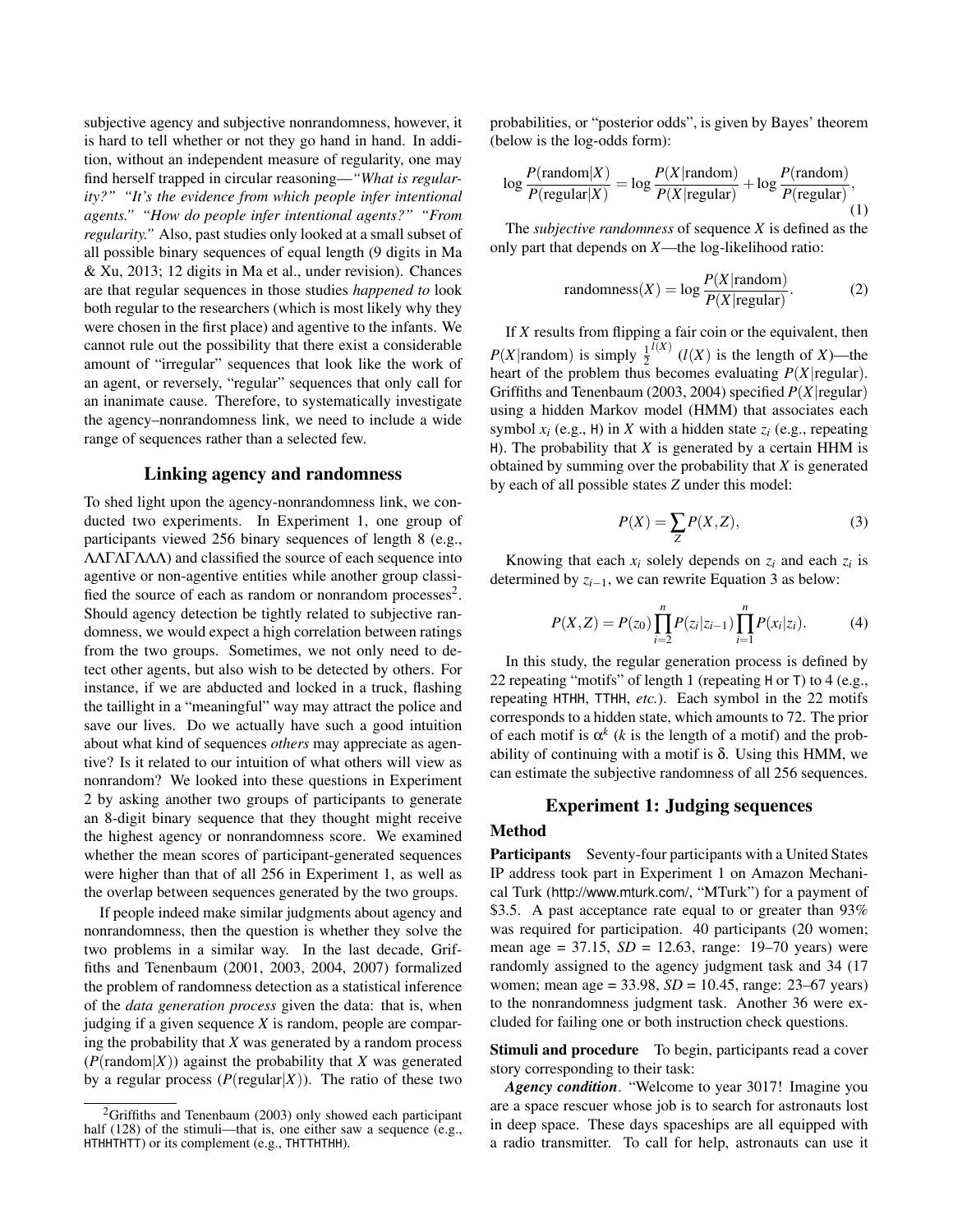to send out sequences made of two types of radio waves— Lambda  $(\Lambda)$  and Gamma  $(\Gamma)$ . However, both types of waves may also be produced by natural phenomena such as celestial body activities—in this case,  $\Lambda$  and  $\Gamma$  are equally likely to appear. Everyone in space knows that by current technical standard, radio receivers can only pick up 8 waves in a row that is, you can only detect sequences that have 8 waves (as mentioned before, each wave is either  $\Lambda$  or  $\Gamma$ ). If you receive a sequence and think it was produced by natural phenomena, you will ignore it and stay on course. If you think it came from humans, then you will go to them. In this study, you will see about 250 sequences. Your task is to decide whether each sequence was generated by a natural phenomenon or by a human astronaut. Please answer as quickly and accurately as possible!"

*Nonrandomness condition*. "You're about to see some sequences made of 8 symbols. Each symbol is either Lambda ( $\Lambda$ ) or Gamma (Γ)—which may represent heads or tails, even or odd digits, successes or failures, or other event outcomes. For instance, the sequence ΛΓΓΛ could stand for "tails, heads, heads, tails", "even, odd, odd, even", *etc*. Some of these sequences were created by tossing an actual fair coin, which means they are random series—in this case,  $\Lambda$  and  $\Gamma$ are equally likely to appear. However, other sequences may be generated by nonrandom processes, such as computer programs, successes and losses of a basketball team, and so on. In this study, you will see about 250 sequences. Your task is to decide whether each sequence was generated by a random process or by a nonrandom process. Please answer as quickly and accurately as possible!"

Two quizzes immediately followed to test participants on the sources of sequences as well as the chance of two symbols appearing in the natural phenomenon or the random processs scenario. Images (pixel resolution:  $700 \times 525$ ) of 256 binary sequences of length 8 were then displayed on the screen. In the agency judgment task, participants were asked to classify the source of each sequence into "human astronaut" or "natural phenomenon", and in the nonrandomness judgment task, into "nonrandom process" or "random process". The display order was randomized and the relative location of choices counterbalanced between participants. The whole process was self-paced and took an average of 20 minutes.

#### Results

An alpha level of .05 was used for all statistical analyses. Each sequence received an *agency score* (the proportion of participants classifying its source as "human astronaut") as well as a *nonrandomness score* (the proportion of participants classifying its source as "nonrandom process").

To examine the stability of participants' judgments, we looked at the scores of 128 sequences (e.g., ΛΛΓΓΛΛΓΛ) and their complements (e.g., ΓΓΛΛΓΓΛΓ)—in theory, they should be the same. Indeed, the sequence-complement correlation was high in the agency condition,  $r(126) = .84,95\%$  CI [.78, .89],  $p < .001$ , adjusted  $R^2 = .71$ , and even higher in the nonrandomness condition, *r*(126) = .93, 95% CI [.91, .95], *p*



Figure 1: The agency-nonrandomness link in Experiment 1.

 $\leq$  .001, adjusted  $R^2 = .87$ , suggesting that participants were making reliable judgments during the task.

Of central interest to Experiment 1 was the correlation between agency and nonrandomness scores. We found a strong positive correlation between the two,  $r(254) = .84, 95\%$  CI [.81, .88],  $p < .001$ , adjusted  $R^2 = .72$  (see Figure 1a).

To see whether detecting agents was a similar problem to detecting deviation from randomness, we tested if the same model (as specified earlier) fit data from both tasks reasonably well. Since our models predicted subjective *randomness*, we recoded agency scores into non-agency scores (1 - agency score) and nonrandomness scores into randomness scores (1 - nonrandomness score). Fitting the non-agency data gave  $\delta$ = .44 and α = .11, with correlation *r*(254) = .72, *p* < .001, and fitting the randomness data gave  $\delta = .45$ ,  $\alpha = .12$ , with correlation  $r(254) = .75$ ,  $p < .001$ . Model predictions in the two conditions were strongly correlated,  $r(254) = .96, 95\%$ CI [.95, .97],  $p < .001$ , adjusted  $R^2 = .92$  (see Figure 1b).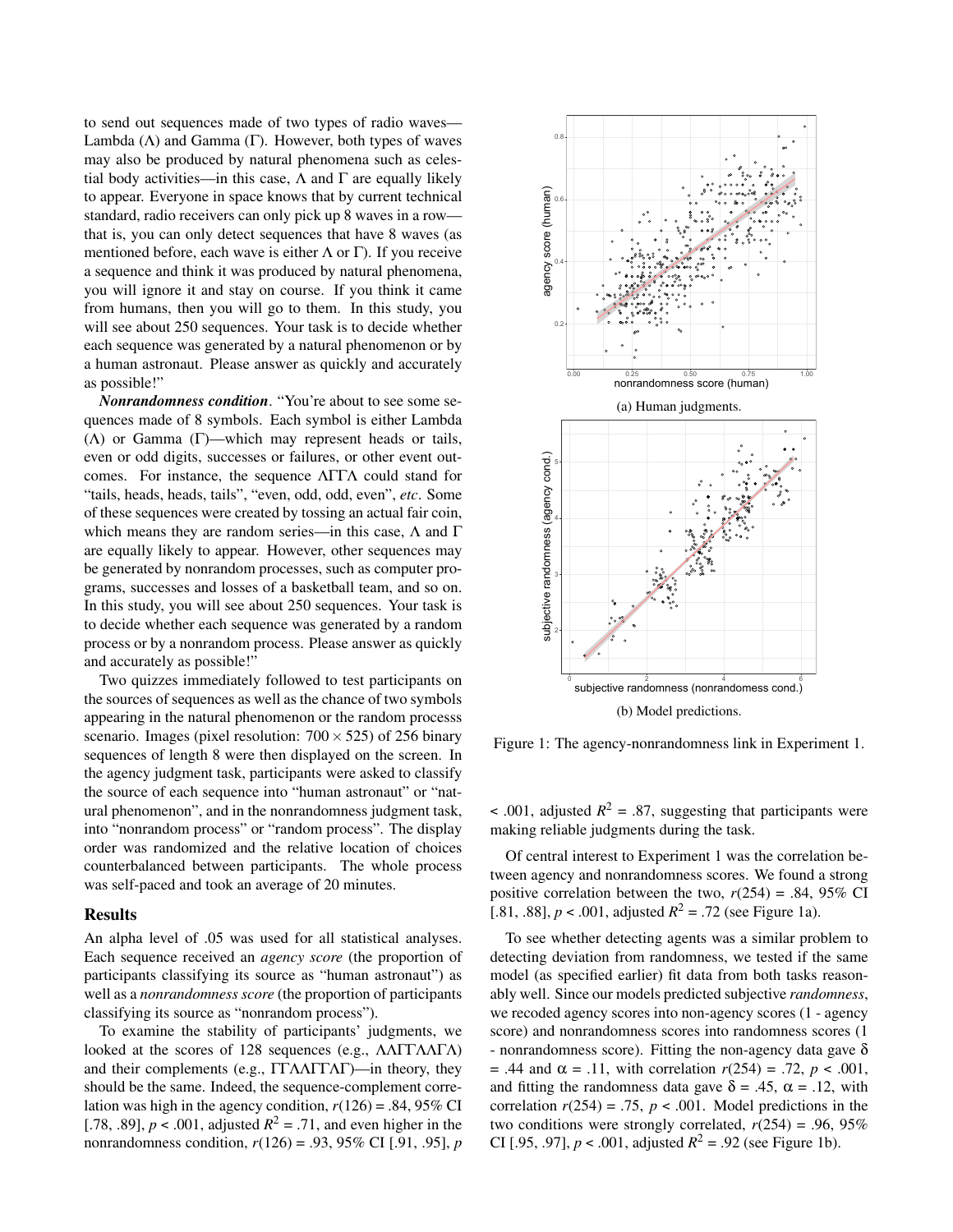### **Discussion**

In Experiment 1, we found a strong correlation between participants' agency and nonrandomness judgments—that is, sequences viewed as less random were rated as more agentive. A hidden Markov model fit human data in both tasks reasonably well and produced highly overlapping predictions for subjective non-agency and subjective randomness, which suggests that people are solving highly similar problems when detecting agents and violation of randomness.

At the beginning of this paper, we discussed two possible forms the agency–nonrandomness link. Feldman and Tremoulet (2008) suggested that mid-level randomness is most agentive, according to which we should find a reverse Ushaped/U-shaped relation between the degree of agency/nonagency and the degree of randomness. However, this was neither the case in human judgments (Figure 1a) nor model predictions (Figure 1b). Instead, the findings in Experiment 1 provided evidence for a *linear* agency–nonrandomness link.

# Experiment 2: Generating sequences

Participants A total of 212 participants with a United States IP address who did not participate before took part in Experiment 2 on MTurk for a payment of \$0.5. A past acceptance rate equal to or greater than 93% was required for participation. 105 participants (38 women; mean age = 35.59, *SD* = 10.54, range: 18–67 years) were randomly assigned to the agency generation task and 107 (34 women, 1 other; mean age = 36.36,  $SD = 11.63$ , range: 19–65 years) to the nonrandomness generation task. Another 78 were excluded for failing one or both instruction check questions or generating sequences that were not binary or of length 8.

### Method

Stimuli and procedure To begin, participants read a cover story corresponding to their task:

*Agency condition*. "Welcome to year 3017! Imagine you are an astronaut who is lost in deep space after an accident. These days spaceships are all equipped with a radio transmitter. To call for help, you can use it to send out sequences made of two types of radio waves—Lambda (Λ) and Gamma (Γ). However, both types of waves may also be produced by natural phenomena such as celestial body activities—in this case,  $\Lambda$  and  $\Gamma$  are equally likely to appear. Everyone in space knows that by current technical standard, radio receivers can only pick up 8 waves in a row—that is, you should only send sequences that have 8 waves (as mentioned before, each wave is either  $\Lambda$  or  $\Gamma$ ). If space rescuers receive your sequence and thinks it was produced by natural phenomena, they will ignore it and stay on course. If they think it came from humans, then they will come to you.I n order to save yourself, what sequence will you send to space?"

*Nonrandomness condition*. "You're about to write down a sequence made of 8 symbols. Each symbol is either Lambda  $(\Lambda)$  or Gamma (Γ)—which may represent heads or tails, even or odd digits, successes or failures, or other event outcomes. For instance, the sequence ΛΓΓΛ could stand for 'tails, heads, heads, tails', 'even, odd, odd, even', *etc*. Sequences like this could be created by tossing an actual fair coin, which means they are random series. However, they could also be generated by nonrandom processes, such as computer programs, successes and losses of a basketball team, and so on. In this study, you will come up with one sequence. Your task is to make it look least random—that is, this sequence should NOT look like the product of a random process; instead, it should look like it's generated by a nonrandom process. In order to fulfill your task, what sequence will you write down?"

Two quizzes immediately followed to test participants on what kind of sequence they should generate and the chance of two symbols appearing in the natural phenomenon or the random processs scenario. Then they entered a sequence in 8 text entry cells (the task requirement was visible). The whole process was self-paced and took about 2–3 minutes.

#### Results

Since symbols have no inherent meanings, sequences (e.g., ΛΓΛΛΓΓΛΓ) and their complements (e.g., ΓΛΓΓΛΛΓΛ) were coded as the same form (e.g., ABAABBAB). Participants in the agency condition generated 31 unique sequences while those in the nonrandomness condition generated a total of 35. Table 1 summarized unique sequences generated in both conditions (16 overlapping sequences are marked in yellow).

To begin, we looked at whether participants were able to generate *good* sequences with respect to the task requirement. To do so, we assigned agency and nonrandomness scores in Experiment 1 to participant-generated sequences in Experiment 2 (e.g., the score of ABAABBAB would be the mean score of  $\Lambda \Gamma \Lambda \Lambda \Gamma \Gamma \Lambda \Gamma$  and  $\Gamma \Lambda \Gamma \Gamma \Lambda \Lambda \Gamma \Lambda$ ). In the agency condition, participant-generated sequences had higher scores (*M* = .56, *SD* = .19) compared to all 256 sequences (*M* = .43, *SD* = .14), mean difference = .13, 95% CI [.08, .16], *t*(154.56) = 6.58,  $p < .001$ ,  $d = .86$ . Participant-generated sequences (*M* = .62, *SD* = .22) also received higher nonrandomness scores than that of the whole set  $(M = .50, SD = .23)$ , mean difference = .12, 95% CI [.09, .17], *t*(286.11) = 5.87, *p* < .001, *d* = .58. In both the agency and the nonrandomness condition, the *frequency* of sequences being generated was positively correlated with their scores,  $r(103) = .75$ , 95% CI [.66, .83],  $p <$ .001, adjusted  $R^2 = .56$ ,  $r(105) = .53$ , 95% CI [.38, .65],  $p <$ .001, adjusted  $R^2 = .27$ , respectively.

To see if the agency–nonrandomness link exists in sequence generation, we examined the overlap of participantgenerated sequences in the two conditions. First, 87 out of 105 "agentive" sequences were also generated in the nonrandomness condition and a similarly large proprotion of "nonrandom" sequences—83 out of 107—were found in the agency condition as well. Among the 31 unique agentive sequences and 35 unique nonrandom sequences, 16 were shared by both. The question is whether this overlap was due to chance, a problem that is often faced by bioinformatics scientists when deciding given a genome with *N* genes, whether one gene list with *a* genes overlaps with another with *b* genes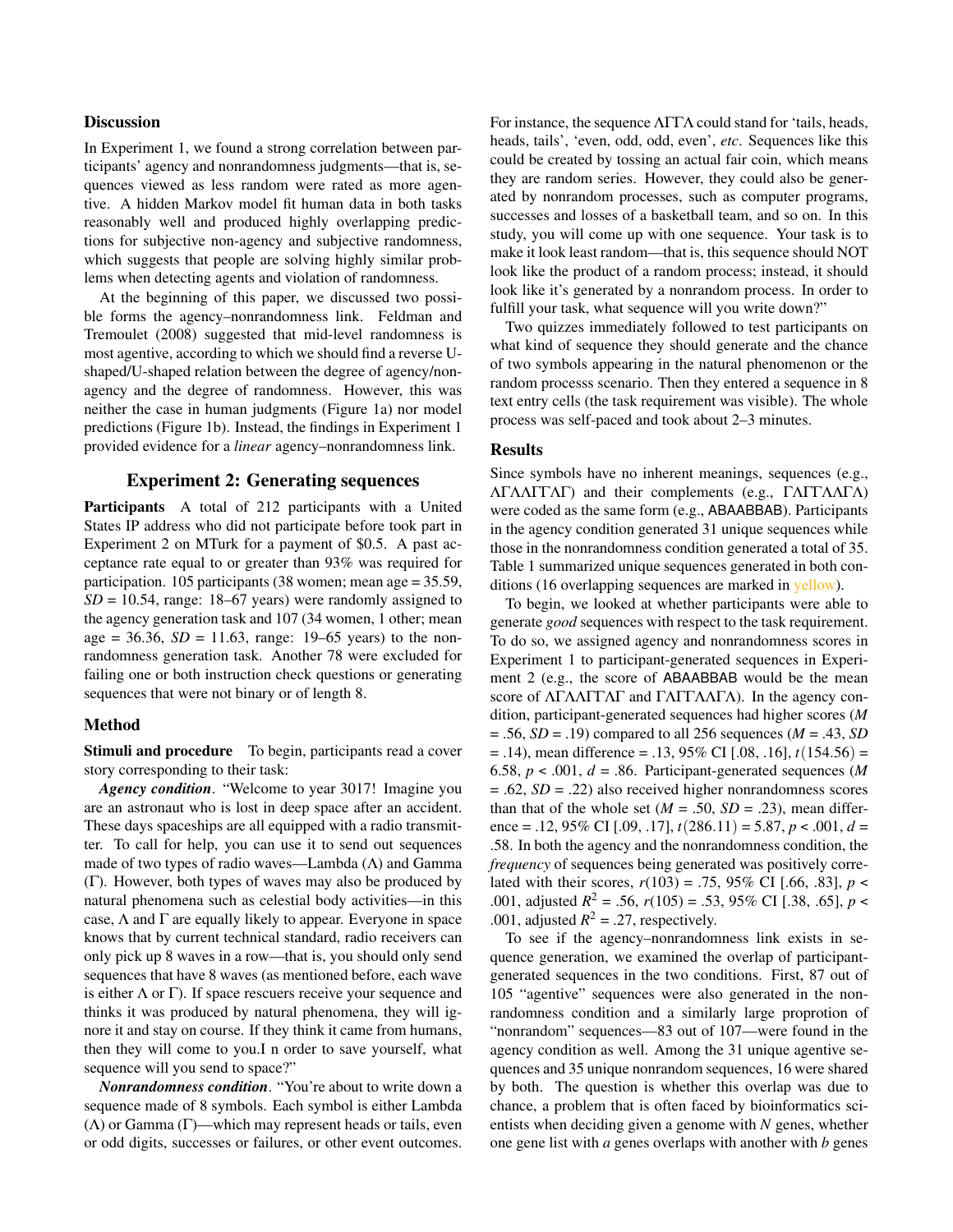Table 1: Participant-generated sequences in Experiment 2.

| nonrandom       | freq.          | score | agentive        | freq.          | score |
|-----------------|----------------|-------|-----------------|----------------|-------|
| <b>ABABABAB</b> | 21             | 0.60  | AAAAAAAA        | 40             | 0.76  |
| <b>AAAAAAAA</b> | 17             | 0.90  | <b>ABABABAB</b> | 20             | 0.40  |
| <b>AAAABBBB</b> | 15             | 0.85  | <b>AAAAAAAB</b> | 3              | 0.65  |
| <b>AABBAABB</b> | 14             | 0.56  | <b>AAABBBAA</b> | 3              | 0.50  |
| <b>AAAAAAAB</b> | 3              | 0.85  | <b>AABABBAB</b> | 3              | 0.29  |
| <b>AAABAAAB</b> | $\overline{c}$ | 0.73  | ABBAABBA        | 3              | 0.37  |
| <b>AAABAABA</b> | $\overline{c}$ | 0.53  | <b>AAAABBBB</b> | $\overline{c}$ | 0.56  |
| <b>AAABBBAA</b> | $\overline{c}$ | 0.73  | <b>AAABAAAB</b> | $\overline{2}$ | 0.65  |
| AABBABAB        | $\overline{2}$ | 0.25  | <b>AAABAABA</b> | $\overline{2}$ | 0.54  |
| AABBBAAB        | $\overline{c}$ | 0.40  | <b>AAABBAAA</b> | $\overline{c}$ | 0.65  |
| ABABAABB        | $\overline{2}$ | 0.26  | <b>AAABBBAB</b> | $\overline{2}$ | 0.35  |
| ABBABBAB        | $\overline{c}$ | 0.49  | <b>AABBAABB</b> | $\overline{c}$ | 0.47  |
| AAAABAAB        | $\mathbf{1}$   | 0.60  | <b>ABAABBAA</b> | $\overline{c}$ | 0.34  |
| AAABABBA        | $\mathbf{1}$   | 0.21  | ABABBABA        | $\overline{c}$ | 0.25  |
| <b>AAABBAAA</b> | 1              | 0.73  | AAAAAABB        | $\mathbf{1}$   | 0.60  |
| AAABBABA        | $\mathbf{1}$   | 0.33  | AAAAABAA        | $\mathbf{1}$   | 0.63  |
| <b>AAABBBAB</b> | $\mathbf{1}$   | 0.48  | AAAABBAA        | $\mathbf{1}$   | 0.57  |
| AABAAABA        | $\mathbf{1}$   | 0.51  | AAABABAB        | $\mathbf{1}$   | 0.32  |
| <b>AABAABAA</b> | $\mathbf{1}$   | 0.75  | <b>AABAABAA</b> | $\mathbf{1}$   | 0.56  |
| AABAABBB        | $\mathbf{1}$   | 0.30  | <b>AABBBAAA</b> | $\mathbf{1}$   | 0.51  |
| <b>AABABBAB</b> | $\mathbf{1}$   | 0.23  | AABBBABA        | $\mathbf{1}$   | 0.34  |
| AABABBBA        | $\mathbf{1}$   | 0.23  | <b>AABBBBBB</b> | $\mathbf{1}$   | 0.57  |
| AABBAAAB        | $\mathbf{1}$   | 0.39  | ABAABAAA        | $\mathbf{1}$   | 0.41  |
| <b>AABBABBA</b> | $\mathbf{1}$   | 0.33  | ABAABAAB        | $\mathbf{1}$   | 0.43  |
| <b>AABBBAAA</b> | $\mathbf{1}$   | 0.69  | ABAABABB        | $\mathbf{1}$   | 0.28  |
| ABAAABAB        | $\mathbf{1}$   | 0.33  | ABAABBAB        | $\mathbf{1}$   | 0.24  |
| <b>ABAABBAA</b> | $\mathbf{1}$   | 0.39  | ABABBBAA        | $\mathbf{1}$   | 0.28  |
| ABAABBBA        | $\mathbf{1}$   | 0.24  | ABBAAABA        | $\mathbf{1}$   | 0.29  |
| ABBABAAB        | $\mathbf{1}$   | 0.19  | ABBAAABB        | $\mathbf{1}$   | 0.34  |
| ABBABBAA        | $\mathbf{1}$   | 0.30  | <b>ABBBAABB</b> | $\mathbf{1}$   | 0.31  |
| <b>ABBABBBA</b> | $\mathbf{1}$   | 0.40  | <b>ABBBBBBA</b> | $\mathbf{1}$   | 0.66  |
| ABBBAABA        | 1              | 0.20  |                 |                |       |
| <b>ABBBAABB</b> | $\mathbf{1}$   | 0.35  |                 |                |       |
| ABBBABAA        | 1              | 0.24  |                 |                |       |
| <b>ABBBBBBA</b> | 1              | 0.90  |                 |                |       |

if they have an intersection of *t* genes. In our study, the "genome" was all 128 unique sequences while participantgenerated agentive and nonrandom sequences were the two "gene lists". Using Fisher's exact test implemented by the GeneOverlap R package (Version 1.12.0; Shen & Sinai, 2013), we found that the 16-sequence overlap between two conditions was unlikely to arise by mere chance,  $p < .001$ .

#### **Discussion**

Participants in Experiment 2 showed a good sense of what sequences may strike others as agentive or nonrandom: in both the agency and the nonrandomness condition, they generated sequences with higher scores than all 256 sequences. Crucially, we found a statistically meaningful overlap between agentive and nonrandom sequences, indicating that people not only make similar judgments about agency and nonrandomness, but may also be guide by similar intuitions when generating stimuli that are agentive or nonrandom.

### General Discussion

The present studies provide evidence for a shared cognitive basis of agency detection and subjective randomness. In Experiment 1, participants made similar judgments about agency and nonrandomness: sequences viewed as more agentive also tended to be judged as less random. A hidden Markov model with 72 states and 22 motifs fitted human performance in both tasks equally well and produced identical predictions regarding the degree to which people *should* view each sequence as agentive or nonrandom. In Experiment 2, participants did a good job generating sequences that others might see as agentive or nonrandom. Sequences in these two conditions had a substantial overlap, indicating common guiding principles of agency and nonrandomness generation.

Our work contributes to a growing body of literature on the perceived link between order and agency (e.g., Barrett, 2000; Friedman, 2001; Ma & Xu, 2013; Ma et al., under revision; Newman et al., 2010) by *directly* quantifying, formalizing, and comparing both ends of this link for the first time.

As Williams and Griffiths (2013) pointed out, randomness judgments often boil down to *relative frequency* (Are two equally likely events equally frequent?) and *sequential dependence* (Do earlier events influence subsequent events?). However, past researchers studied the link between these two apsects of randomness (or lack thereof) and agency *separately*—for instance, Kushnir et al. (2010) focused on the former while Ma and Xu (2013) the latter. In our study, both biased frequency (e.g., AAAAAAAB) and high sequential dependence (e.g., AAABBAAA) lead to high agency ratings, which may help unify past findings. Future work will look at how differently or similarly frequency and dependence are weighted in our nonrandomness and agency judgments.

Although violation of randomness plays an important role in agency detection, we do not claim that it is the only cue to agency or always linked to the latter. Given certain background knowledge or context<sup>3</sup>, "irregular" stimuli may look agentive—a seemingly chaotic drip painting still looks like the work of a human, and "regular" stimuli can appear non-agentive—we would not necessarily think a mechanical watch is alive because it tick-tocks every second. Without such information, however, intentional agents are perhaps the best guess for a nonrandom outcome. Follow-up studies should take a closer look at how rich knowledge may be integrated into the way we reason about agents and randomness.

Another question is whether the current findings generalize to other types of stimuli, such as matrices, numbers, geometric shapes, *etc*. Answering this question requires us to understand and formalize randomness in these domains, on which there are increasingly more studies in recent years (e.g., Griffiths & Tenenbaum, 2007; Hsu, Griffiths, & Schreiber, 2010). We plan to investigate the agency–nonrandomness link us-

<sup>&</sup>lt;sup>3</sup>This was suggested by two anonymous reviewers.